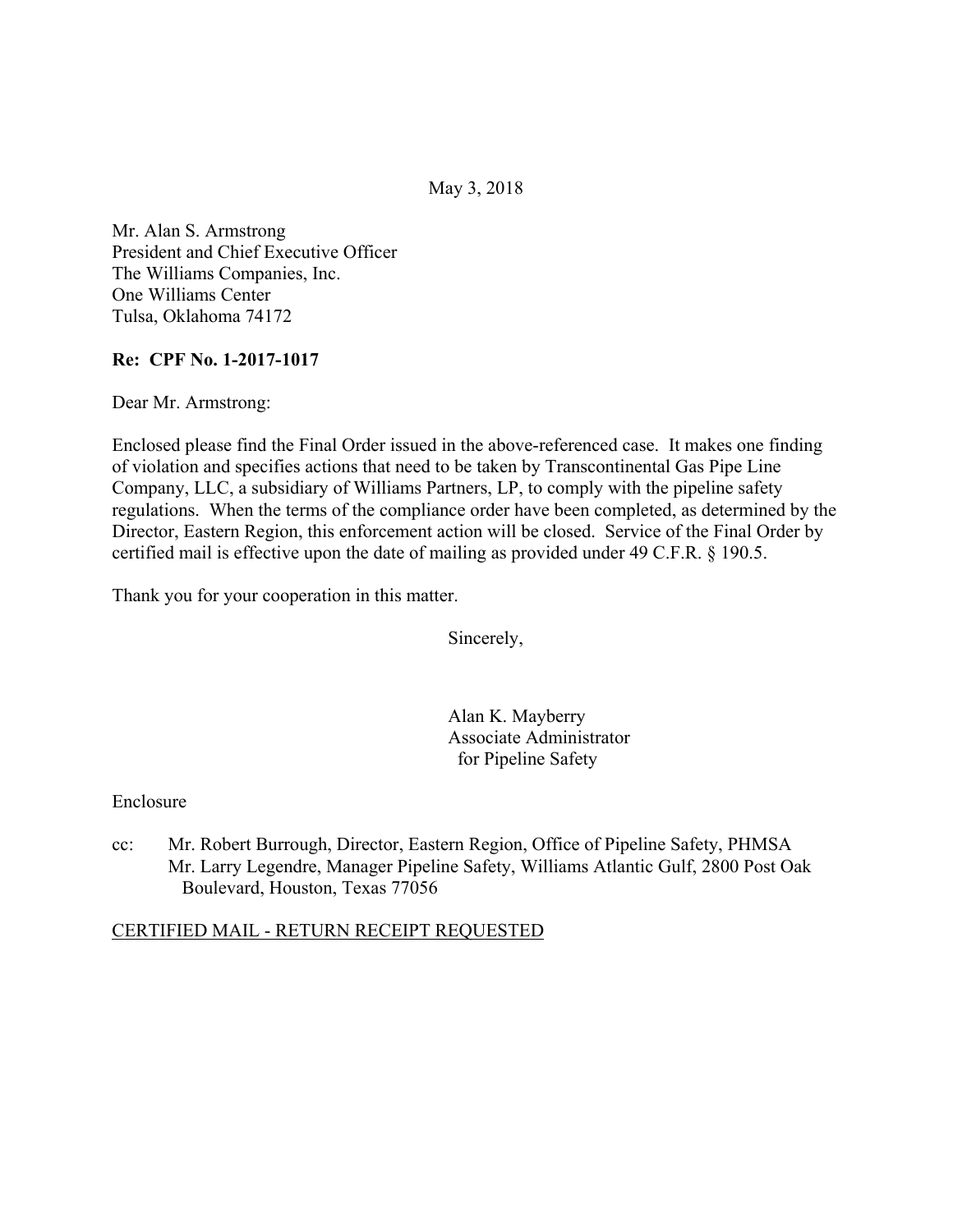## **U.S. DEPARTMENT OF TRANSPORTATION PIPELINE AND HAZARDOUS MATERIALS SAFETY ADMINISTRATION OFFICE OF PIPELINE SAFETY WASHINGTON, D.C. 20590**

**)**

 **)**

 **)**

**In the Matter of )**

**Transcontinental Gas Pipe Line Company, LLC, ) CPF No. 1-2017-1017 a subsidiary of Williams Partners, LP, )**

**\_\_\_\_\_\_\_\_\_\_\_\_\_\_\_\_\_\_\_\_\_\_\_\_\_\_\_\_\_\_\_\_\_\_\_\_\_\_\_\_\_\_\_ )** 

 $\mathcal{L} = \{ \mathcal{L} \}$ 

**Respondent. )** 

 $\overline{a}$ 

#### **FINAL ORDER**

operates approximately 10,200 miles of gas pipelines in the United States.<sup>1</sup> On several dates between July 11 and October 14, 2016, pursuant to 49 U.S.C. § 60117, representatives of the Pipeline and Hazardous Materials Safety Administration (PHMSA), Office of Pipeline Safety (OPS), conducted on-site pipeline safety inspections of the facilities and records of Transcontinental Gas Pipe Line Company, LLC (Transco or Respondent), in Virginia, Pennsylvania, and New Jersey. Transco, a subsidiary of Williams Partners, LP (Williams),

As a result of the inspection, the Director, Eastern Region, OPS (Director), issued to Respondent, by letter dated November 24, 2017, a Notice of Probable Violation and Proposed Compliance Order (Notice). In accordance with 49 C.F.R. § 190.207, the Notice proposed finding that Transco had violated 49 C.F.R. § 192.731 and proposed ordering Respondent to take certain measures to correct the alleged violation.

Williams, on behalf of Transco, responded to the Notice by letter dated December 21, 2017 (Response). The company did not contest the allegation of violation, but provided information concerning the corrective actions it had taken and requested additional time to comply with the proposed corrective actions. Respondent did not request a hearing and therefore has waived its right to one.

# **FINDING OF VIOLATION**

In its Response, Transco did not contest the allegation in the Notice that it violated 49 C.F.R. Part 192, as follows:

**Item 1:** The Notice alleged that Respondent violated 49 C.F.R. § 192.731(a), which states:

<sup>&</sup>lt;sup>1</sup> Transco website, available at http://co.williams.com/gulfcoast/transco/ (last accessed Jan. 16, 2018).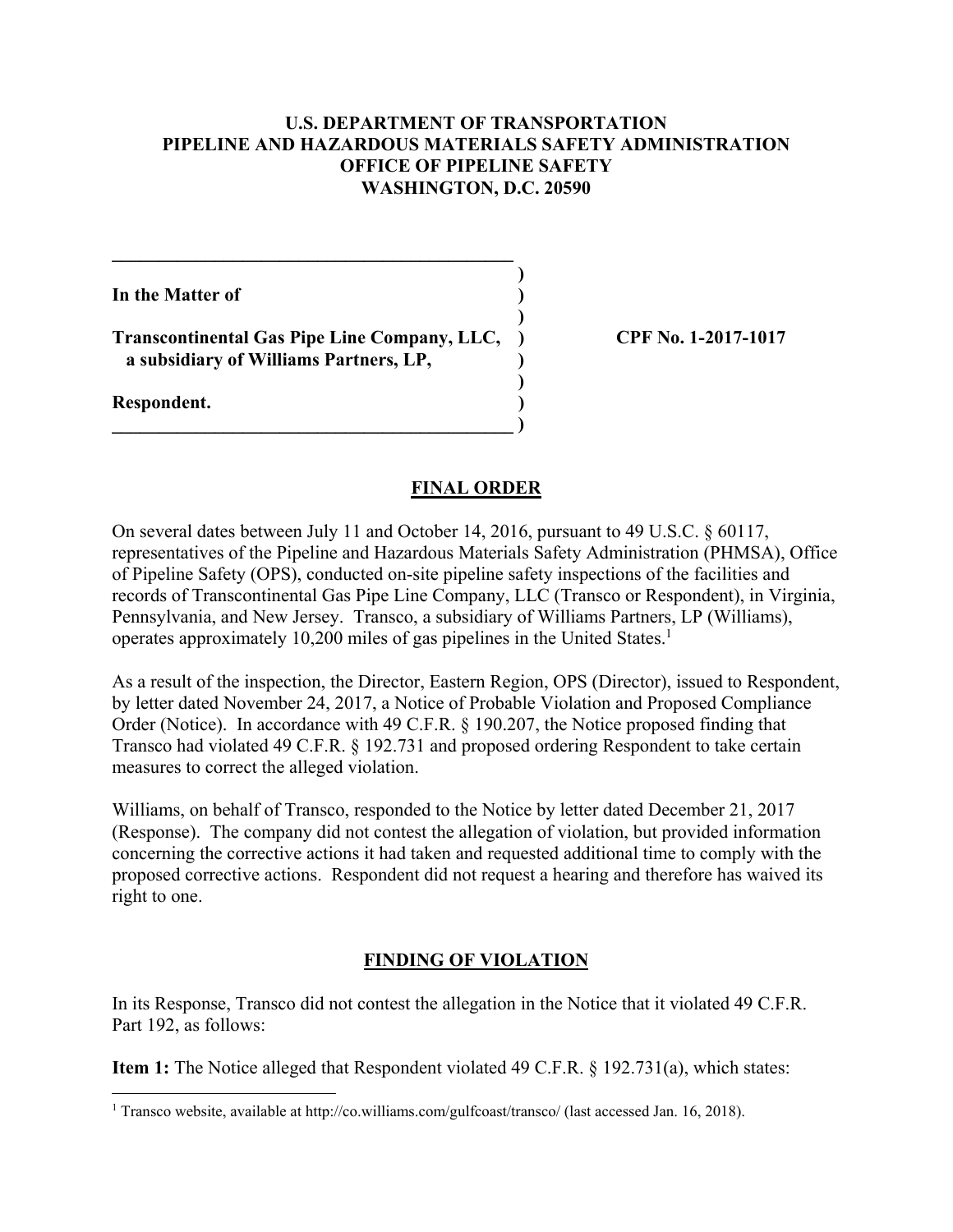## **§ 192.731 Compressor stations: Inspection and testing of relief devices.**

(a) Except for rupture discs, each pressure relieving device in a compressor station must be inspected and tested in accordance with §§ 192.739 and 192.743, and must be operated periodically to determine that it opens at the correct set pressure.

The Notice alleged that Respondent violated 49 C.F.R. § 192.731(a) by failing to inspect and test each pressure relieving device in a compressor station in accordance with § 192.743. Specifically, the Notice alleged that Transco failed to determine if nine relief devices located in compressor stations were adequate from the standpoint of capacity, by failing to consider the magnitude of built up back pressure in the capacity calculations required under § 192.743.

During the inspection, the PHMSA inspector requested records for capacity calculations of certain relief devices at compressor stations for 2013 through 2015. The PHMSA inspector reviewed capacity calculations for nine relief valves located at Stations 165, 200, 505, and 515. The records indicated that Transco failed to consider built-up back pressure in the capacity calculations on nine relief valves located at compressor stations.

Respondent did not contest this allegation of violation. Accordingly, based upon a review of all of the evidence, I find that Respondent violated 49 C.F.R. § 192.731(a) by failing to inspect and test each pressure relieving device in a compressor station in accordance with § 192.743.

This finding of violation will be considered a prior offense in any subsequent enforcement action taken against Respondent.

#### **COMPLIANCE ORDER**

The Notice proposed a compliance order with respect to Item 1 in the Notice for violation of 49 C.F.R. § 192.731(a). Under 49 U.S.C. § 60118(a), each person who engages in the transportation of gas or who owns or operates a pipeline facility is required to comply with the applicable safety standards established under chapter 601. In its Response, Respondent requested additional time to comply with the terms of the proposed compliance order. The Director has recommended incorporating such additional time into this Order. Accordingly, pursuant to the authority of 49 U.S.C. § 60118(b) and 49 C.F.R. § 190.217, Respondent is ordered to take the following actions to ensure compliance with the pipeline safety regulations applicable to its operations:

> 1. With respect to the violation of § 192.731(a) (**Item 1**), Respondent must complete relief-valve capacity calculations for all DOT relief devices in compressor stations within the "Williams North" inspection system (South Carolina to New York), with vent piping and the magnitude of built-up back pressure considered. This shall be accomplished within 180 days of receipt of the Final Order.

> 2. Transco must provide PHMSA a spreadsheet or report summarizing the data from